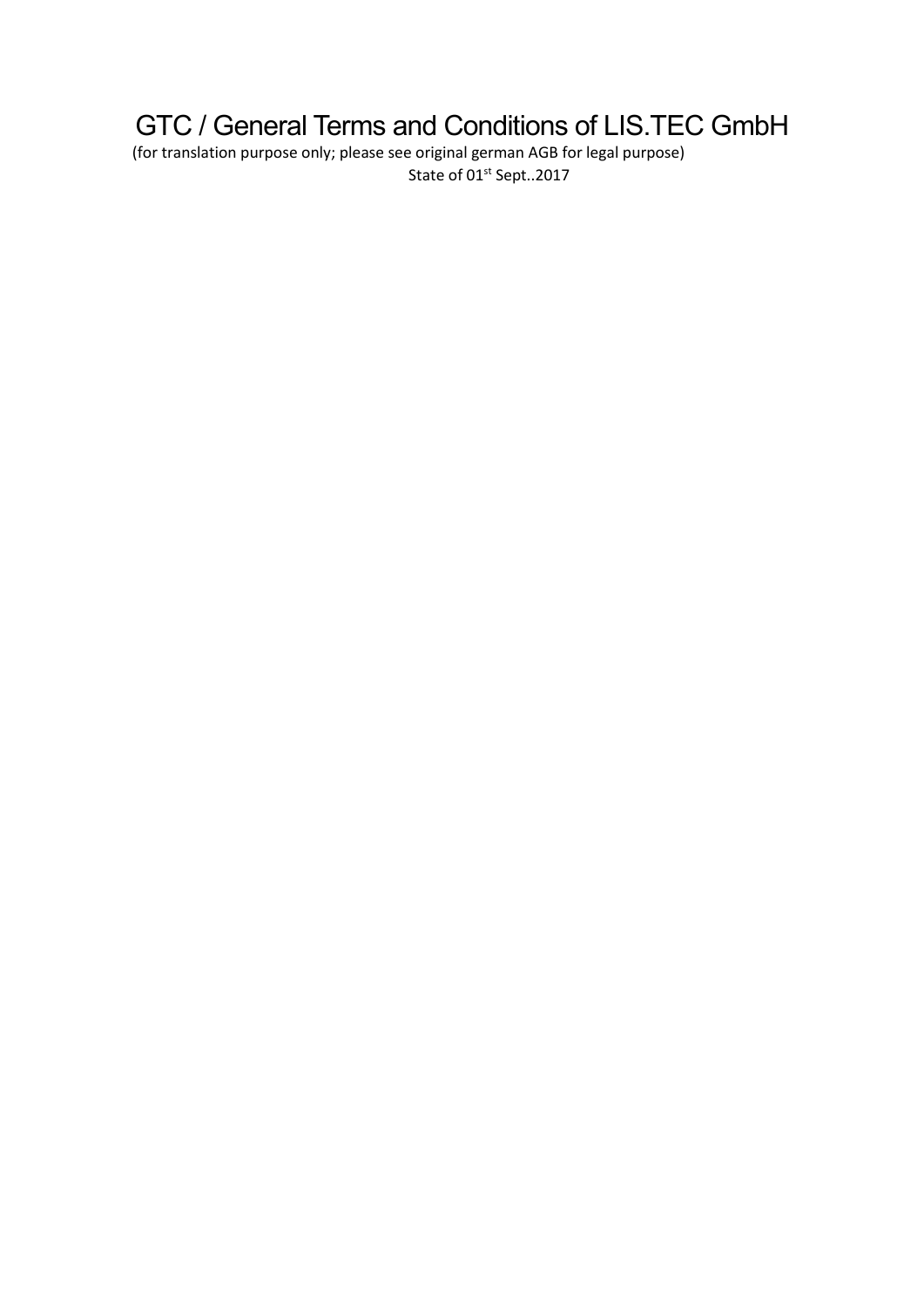#### 1 Scope

- 1.1 LIS.TEC GmbH (hereafter: LIS.TEC) supplies goods, licenses and services exclusively on the basis of the following General Terms and Conditions (hereafter: "GTC").
- 1.2 The Customer's general terms and conditions are not applicable, even if the Customer makes such a claim in association with an order and if LIS.TEC does not raise an objection. Any individual agreements made between LIS.TEC and the Customer (for example commitments, collateral agreements, changes or additions to the GTC), shall have priority over this present GTC. The content of such agreements is subject to a written contract or confirmation in writing by LIS.TEC.

### 2 Goods, Licenses and Services

- 2.1 All offers made by LIS.TEC are non-binding and without obligation. A contract does not come into existence until LIS.TEC issues a written order confirmation by way of fax or email, at the latest at the time the goods are accepted by the Customer or upon the actual provision of services. Reasonable partial deliveries and related partial invoicing are always possible, insofar as they remain within customary quantity and quality tolerances.
- 2.2 In the absence of other written agreements between the partners the contents and scope of the goods and services owed by LIS.TEC are those defined in the order confirmation.
- 2.3 LIS.TEC reserves the right to make changes to the contractual product, particularly in the context of further developments, insofar as the agreed performance data are ensured and the changes to the contractual product are reasonable for the Customer.
- 2.4 The delivery and service provision dates are nonbinding. LIS.TEC assumes responsibility only in cases where the performance has become due, the Customer has already granted an extension of the deadline in writing (at least 14 days) which LIS.TEC has failed to fulfill, and the delay is the responsibility of LIS.TEC.
- 2.5 In cases of minor negligence, the Customer cannot claim compensation due to delays in delivery or performance. Item 10.4 shall apply accordingly.
- 2.6 LIS.TEC can reasonably extend delivery and performance deadlines in case of disruptions that occur due to force majeur and other unforeseeable hindrances for which LIS.TEC cannot be held responsible, e.g. perturbations in the context of non-receipt of deliveries from subsuppliers, in the event of strikes, lock-outs, interruption of operations etc. The statutory rights of the Customer remain unaffected. Items 2.4 and 2.5 shall apply accordingly.
- 2.7 LIS.TEC reserves the right to withdraw from the contract in total or in part for the reasons cited in Item 2.6, insofar as the contract has not yet been fulfilled.
- 2.8 If the Customer defaults in accepting the delivery of goods or services offered by LIS.TEC or does not fulfill its obligations thereto, the Customer shall reimburse any additional expenses or damages that accrue due to said default or failure to fulfill such obligations.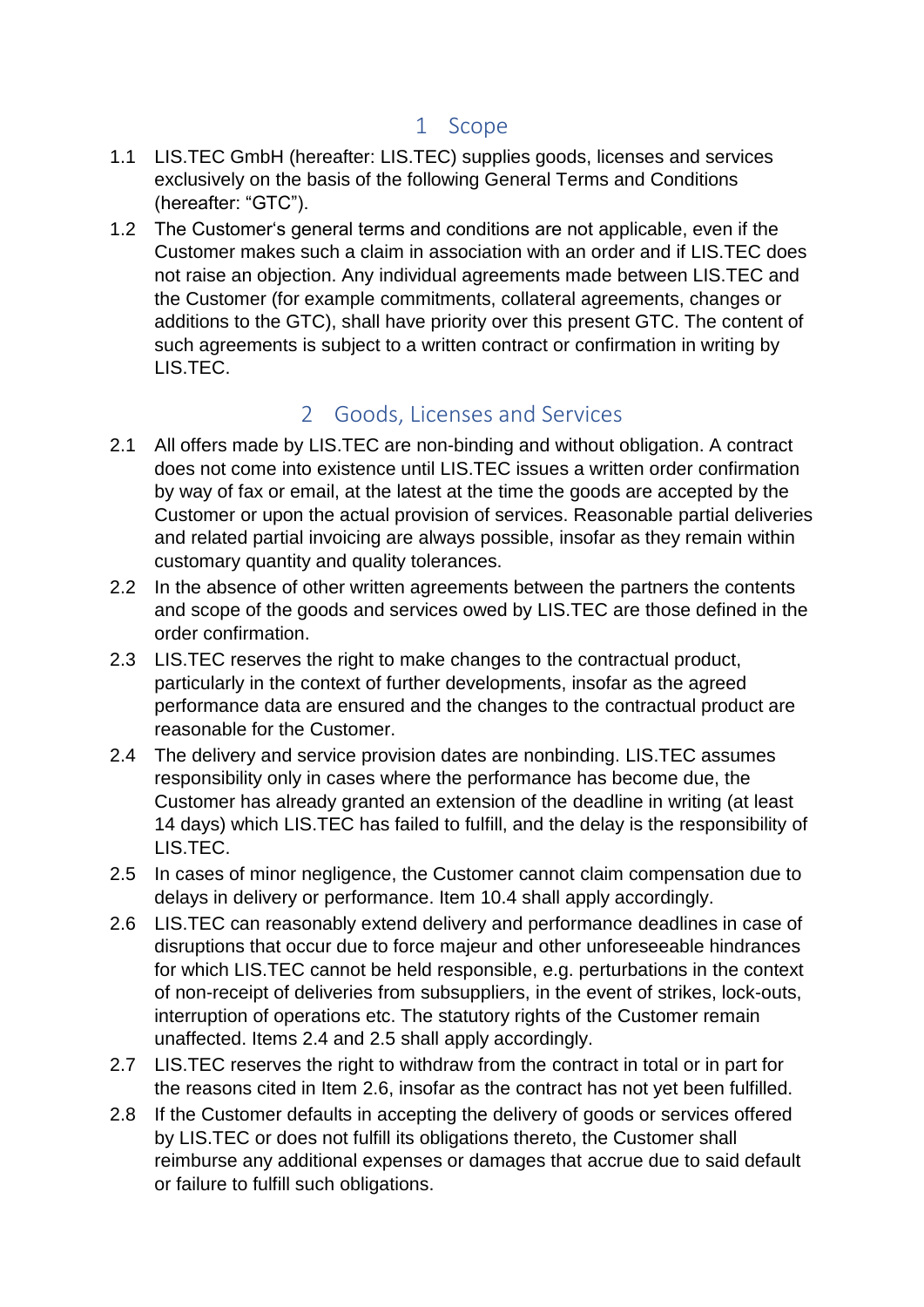#### 3 Inspection and Passage of Risk

- 3.1 The risks associated with the damage, loss or delay of the contractual product are transferred from LIS.TEC to the Customer at the time the products are handed over to the transportation company.
- 3.2 If any of the delivered goods are visibly damaged or items are missing upon receipt, the Customer must note these on the receipt voucher of the transportation company. The note must clearly denote the damages or missing items in a sufficiently clear manner (notice of loss as per § 438 German Commercial Code [HGB]
- 3.3 Immediately upon receipt, the Customer must check the goods as regards completeness, conformity with the delivery notice and deficiencies (§ 377 German Commercial Code [HGB]). If a letter of complaint is not submitted within four days of the delivery note date, the delivery of the goods is considered to be duly and properly completed, except in cases where the defect was not identifiable at the time of the inspection.

### 4 Prices and Terms of Payment

- 4.1 The prices indicated by LIS.TEC in the order confirmation are the definitive prices. The prices are subject to the statutory value added tax. Commercial packaging of the delivered products is included in the prices if not specified otherwise. Other ancillary services, possible bank fees or costs, in particular carriage, tolls, fixed environmental and handling fees will be invoiced separately to the Customer in accordance with the existing regulations.
- 4.2 After conclusion of the contract, LIS.TEC reserves the right to increase its prices in a reasonable manner in case of cost increases, particularly due to cost increases by its suppliers or exchange rate fluctuations. If the Customer so requests, LIS.TEC will explain the reason for the price adjustment in detail, the individual cost elements and their effect on overall pricing. This does not affect the statutory rights of the Customer.
- 4.3 If a credit limit is granted and unless otherwise agreed, payment without any deductions shall be due immediately. Invoicing takes place at the time of delivery, except by payment in advance. If the agreed payment period is exceeded, statutory default interest in the amount of 8 percentage points above the basic lending rate of the Deutsche Bundesbank shall be levied as of the due date.
- 4.4 The prerequisite for granting credit limits is that the Customer disposes of a sufficient credit limit for each individual order. If the order exceeds the available credit limit, LIS.TEC reserves the right to demand advanced payment of the remaining order value. In case of a subsequent change in the Customer's creditworthiness, LIS.TEC is authorized to deviate from the granted terms of payment by demanding advanced payment or provision of security, and in case of payment default, to withdraw from the contract.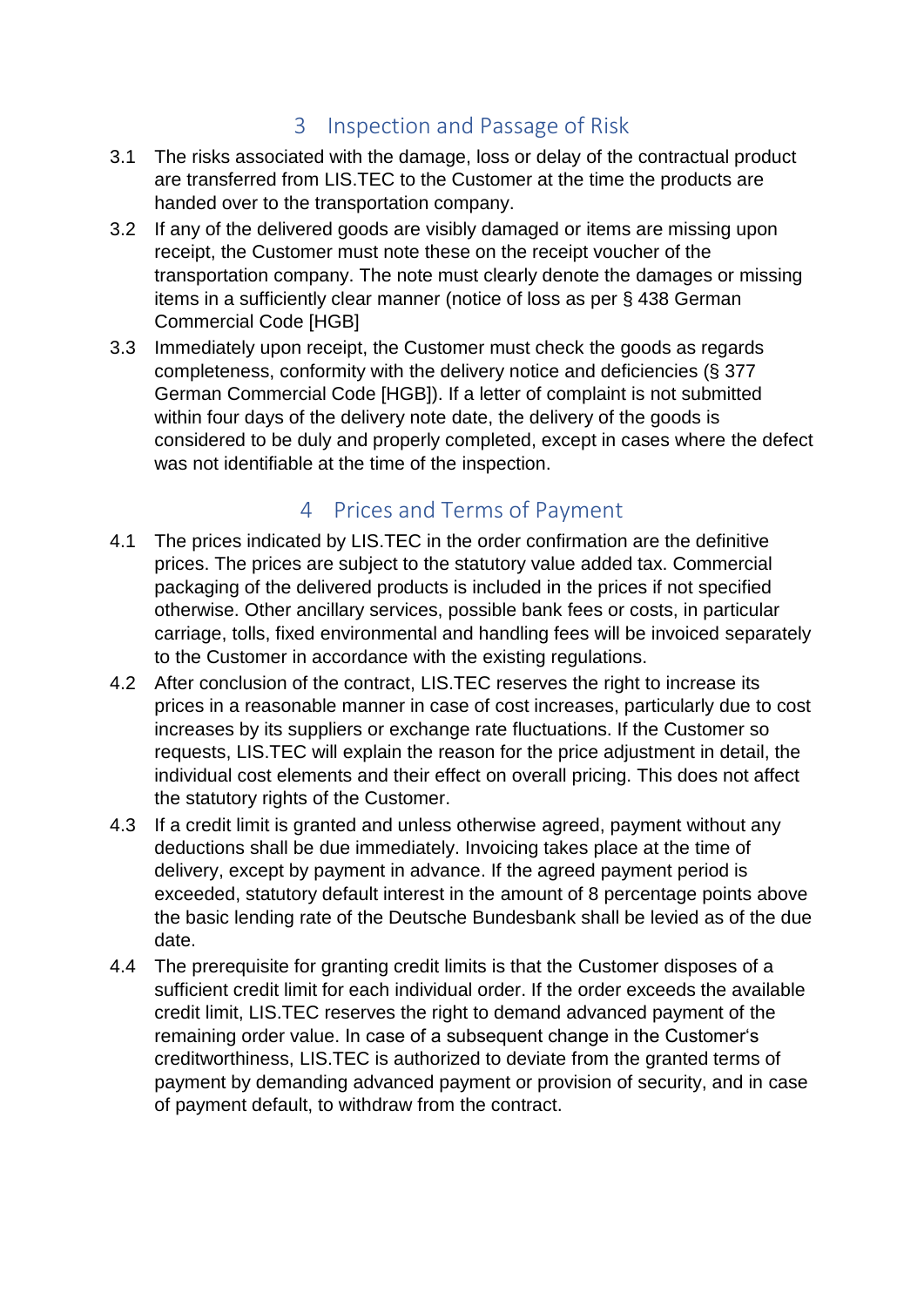- 4.5 LIS.TEC is authorized, any divergent terms of the Customer notwithstanding, to first use any submitted payments to pay off the Customer's older debts. Insofar as costs and interest accrue due to the payment default, LIS.TEC is authorized to first use any payments to defray these costs, then to pay off the interest, and lastly the principle debt.
- 4.6 The Customer is entitled to execute offsets or retentions, only insofar as the Customer's respective counterclaim has legal effect, is ready for decision or is uncontested.
- 4.7 If the Customer deviates from the agreed payment obligations without justification, LIS.TEC may either require advanced payment or a provision of security. If such justification exists, LIS.TEC may additionally require immediate payment of all outstanding debts. As regards claims for which deferred payment has been agreed, the Customer's right to pay in installments is annulled in cases where the Customer defaults on two consecutive payment deadlines or on a substantial portion of the installment, or if the Customer is delayed in payment of an amount corresponding to a two-month installment for a time period exceeding two payment deadlines.

### 5 Data Processing / Data Protection

- 5.1 Customer authorizes LIS.TEC to process data about the customer received with regard to the business relationship or in connection with it, no matter whether they come from the customer or from third parties, within the context of the German law for protection of personal data. Customer data is stored pursuant to § 33 BDSG.
- 5.2 The customer agrees that LIS.TEC may give detailed information on products, amounts, turnovers as well as name and address-information of the customer to its suppliers (sell-out-reporting) in order to fulfil its contractual duties, especially for project-deals (end-user-business supported by suppliers).
- 5.3 Moreover customer agrees that LIS.TEC may forward the data to third parties for means of contract fulfilment and checking of payment behaviour or decisions on credit and collection. The customer agrees the data to be transferred abroad, if considered necessary by LIS.TEC
- 5.4 The customer is responsible for making appropriate data protection provisions in the contractual relationship with the affected third parties or their end customers and for informing the affected third parties about the processing, storage and transfer of data as well as, if applicable, the processing of order data by LIS. TEC. The customer is responsible for obtaining the necessary consents from the third parties concerned and submitting them to LIS. TEC if necessary.

#### 6 Reservation of Title

6.1 LIS.TEC shall retain ownership of any delivered products until all current and future contractual claims are fulfilled, as well as those claims arising in the context of the overall business relationship.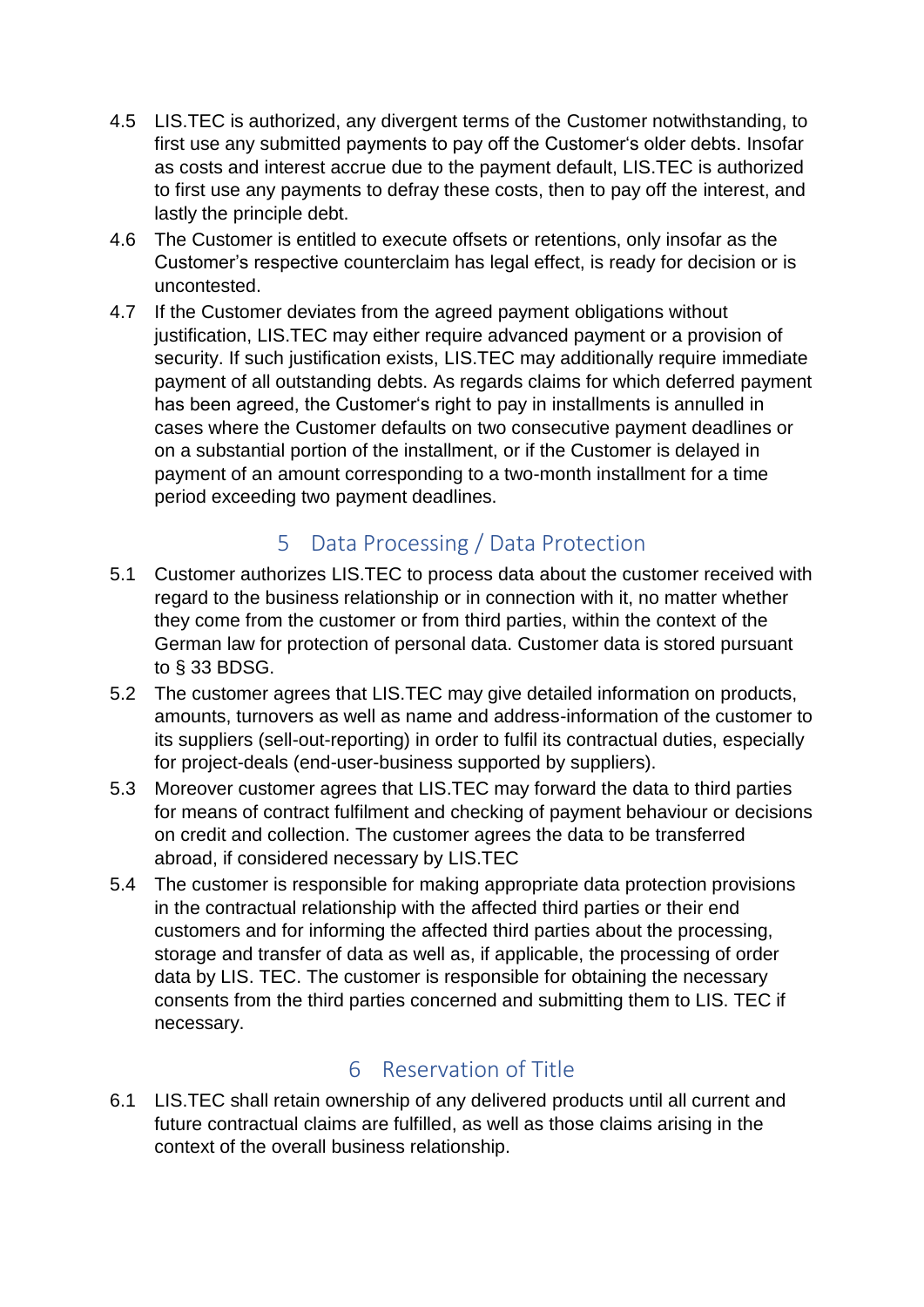- 6.2 The Customer is entitled to resell the retained goods in the regular course of business under reservation of title. The Customer shall assign to LIS.TEC - at the time of the order and in advance - all claims arising from resale of the retained goods and at their invoice value. The Customer is authorized to collect the claim directly, as long as the Customer fulfills its payment obligation, does not default in payment, and in particular, does not suspend payment. However, if any of the above is the case, at the behest of LIS.TEC the Customer is obliged to communicate the names and addresses of its buyers, as well as the type and scope of all existing claims against same. All relevant documents are to be handed over to LIS.TEC; the buyers must be notified of any assigned claims.
- 6.3 Any connecting, mixing, processing or transformation of the retained goods is done exclusively for LIS.TEC. In this case, LIS.TEC is granted a coownership share of the finished goods and/or of the new object, which corresponds to the proportion of the value of the retained goods vis-à-vis the value of the finished goods and/or the new object.
- 6.4 The Customer is not allowed to pledge the retained goods or to transfer them by way of security. If third parties have access to the retained goods or if an application for insolvency proceedings has been filed with respect to the Customer's assets, the Customer shall make reference to the property belonging to LIS.TEC and immediately inform LIS.TEC in writing.
- 6.5 In case of a breach of contract on the part of the Customer, particularly with regard to delayed payment involving other or future deliveries or services by LIS.TEC to the customer, or in case there is any indication of a deterioration in financial circumstances, LIS.TEC reserves the right to demand that the Customer return the retained goods it has received. The exercise of rights from the reservation of title or a demand for return constitutes a withdrawal from the contract. This notwithstanding, LIS.TEC reserves the right to assert claims for damages. All costs associated with repossession and recovery shall be borne by the Customer. To enforce these rights, LIS.TEC may demand access to the Customer's business premises and to the retained goods, or may demand that the Customer assigns a claim for return against the Customer's buyers.
- 6.6 The Customer is obliged to handle the retained goods carefully. In particular is the Customer obliged to adequately insure the goods at its own expense for their replacement value against fire, water damage and theft.
- 6.7 Products delivered for testing and demonstration purposes shall remain the property of LIS.TEC. The Customer is obliged to store them properly; such products may only be used in the context of the existing agreement.
- 6.8 If third parties have access to the retained goods or to the assigned claims, in particular by way of enforcement proceedings, the Customer must inform LIS.TEC without delay and make all pertinent documents available to LIS.TEC that are required to enforce the pertinent property rights. Insofar as the third party is not able to reimburse LIS.TEC for any accrued judicial and extrajudicial costs, the Customer shall assume liability.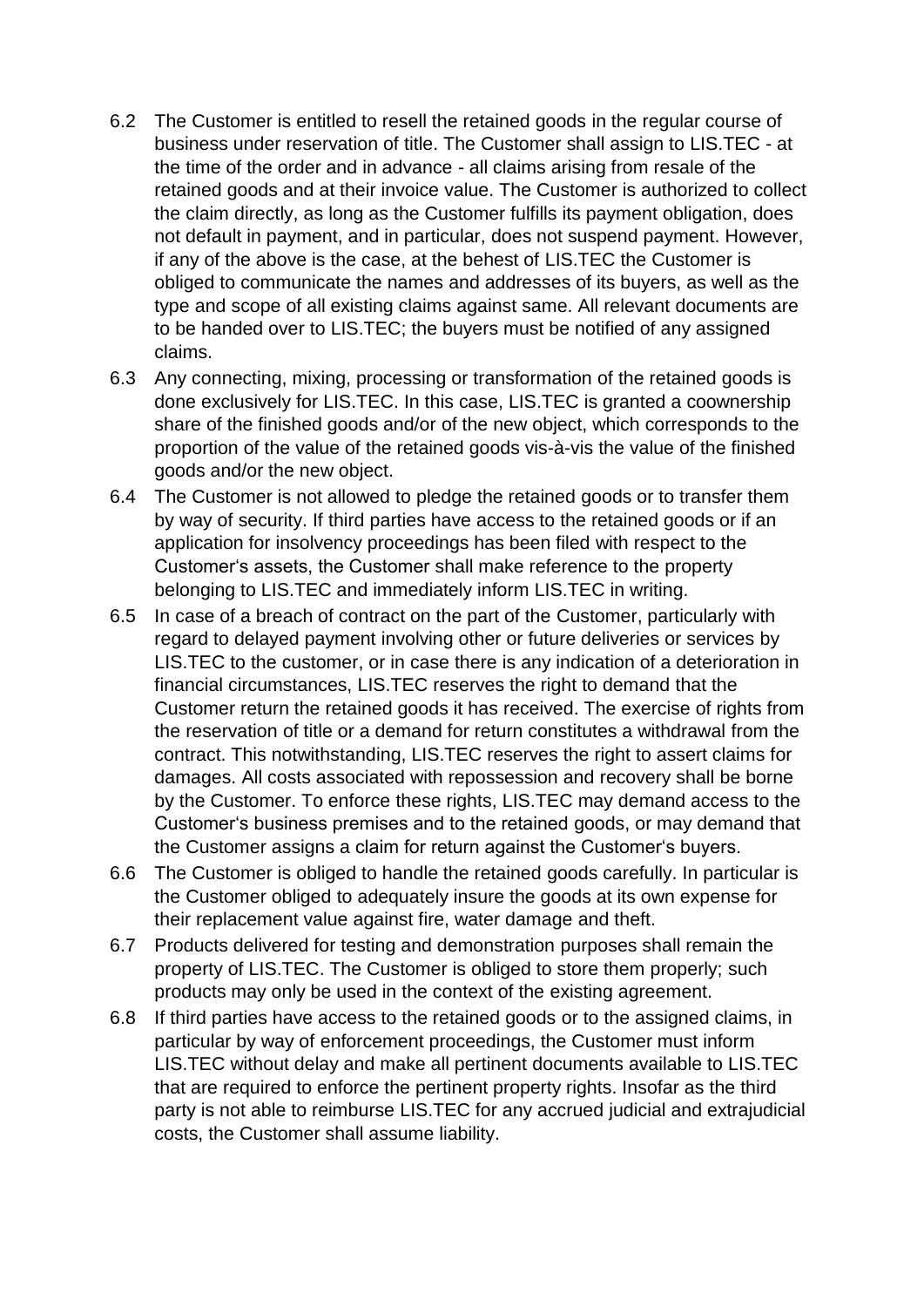### 7 Defect Claims

- 7.1 As regards goods delivered to the Customer, the regulations pertaining to sales liability shall apply for material defects, unless otherwise stipulated below.
- 7.2 LIS.TEC does not guarantee that the functions of the software will correspond to Customer requirements, nor that the contractual products selected by the Customer will interoperate properly. Installation and configuration services are not generally warranted by LIS.TEC, unless otherwise agreed in writing. Not explicitly commissioned advisory services are provided by LIS.TEC free of charge and without obligation. This does not imply any liability, particularly as regards the interoperability of the individual products.
- 7.3 Defect claims shall not apply
	- in case of only minor deviations from the agreed quality,
	- in case of only slight impairment of usability,
	- in case of wear occurring in the context of normal use,
	- if serial numbers, model designations or similar markings have been removed or rendered illegible,
	- if the product is altered by the Customer or a third party, if it is improperly installed, maintained, repaired, used, or exposed to harsh environmental conditions, which are not in accordance with the manufacturer's installation requirements, unless the Customer can demonstrate that these conditions were not the cause of the claimed defect.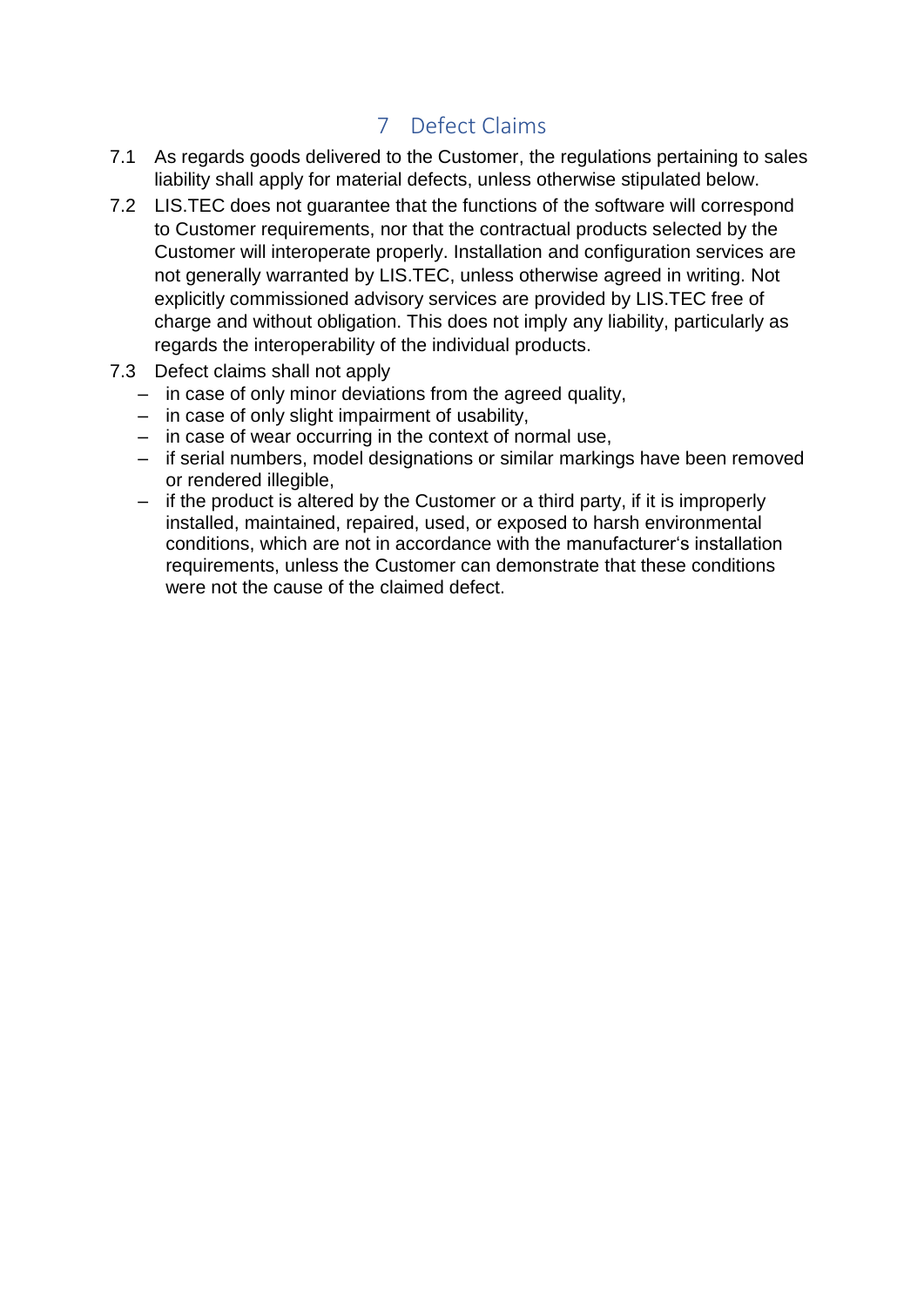- 7.4 LIS.TEC assumes no responsibility for public statements, particularly advertising claims, made by the manufacturer.
- 7.5 In case of material defects, LIS.TEC will first decide to either repair or to replace the material in question. If LIS.TEC is not able to repair or replace the material or if this is associated with unreasonable costs, or if LIS.TEC does not correct the defect within an adequate, defined grace period (at least 14 days), the Customer is authorized to reduce the purchase price or to withdraw from the sales contract. If LIS.TEC delivers goods for the purpose of replacement the Customer must surrender the defective product(s) and compensate for any benefit of use. In the event of withdrawal, the Customer will be credited with a sum amounting to the purchase price minus the value of any benefit of use. The benefit of use is determined on the basis of the relationship of the use of the object by the purchaser vis-à-vis the expected total utilization period.
- 7.6 The warranty provisions cited in the preceding Items 7.1 to 7.4 shall apply accordingly for work performance. In particular, LIS.TEC may elect to correct the deficiency as it sees fit or to provide a new service, insofar as the agreed service does not involve contractual functions or typical capability characteristics.
- 7.7 The statute of limitations regarding material defects and deficiency of title claims is 12 months from the time of the transfer of risk. This limited liability does not apply for cases described in Item 10.5.
- 7.8 The rights of the Customer as per §§ 478, 479 German Civil Code [BGB] shall remain unaffected, insofar as the goods are the object of the sale of consumer goods. In case of doubt, the Customer must demonstrate to LIS.TEC that the sale did in fact involve consumer goods.
- 7.9 Items 7.1 7.6 do not apply in cases where the manufacturer offers a more comprehensive guarantee/warranty. LIS.TEC passes these on to the Customer in their entirety, without itself providing any guarantees.
- 7.10 Defect claims may be assigned only with the express consent of LIS.TEC.
- 7.11 If LIS.TEC's liability for material defects is unjustified, particularly because the goods were not purchased from LIS.TEC, because the defect claims are timebarred, or because no material defect is present, LIS.TEC reserves the right to demand the return of the goods at the risk and expense of the Customer, and to levy an administrative fee in the amount of  $\epsilon$  60 for processing and checking. The Customer reserves the right to provide proof that a lesser amount is commensurate. Repairs outside the liability for material defects will be charged. Cost estimates will be charged to the Customer.
- 7.12 Software is subject to the terms and conditions of the software manufacturer within the legal framework in the area of application.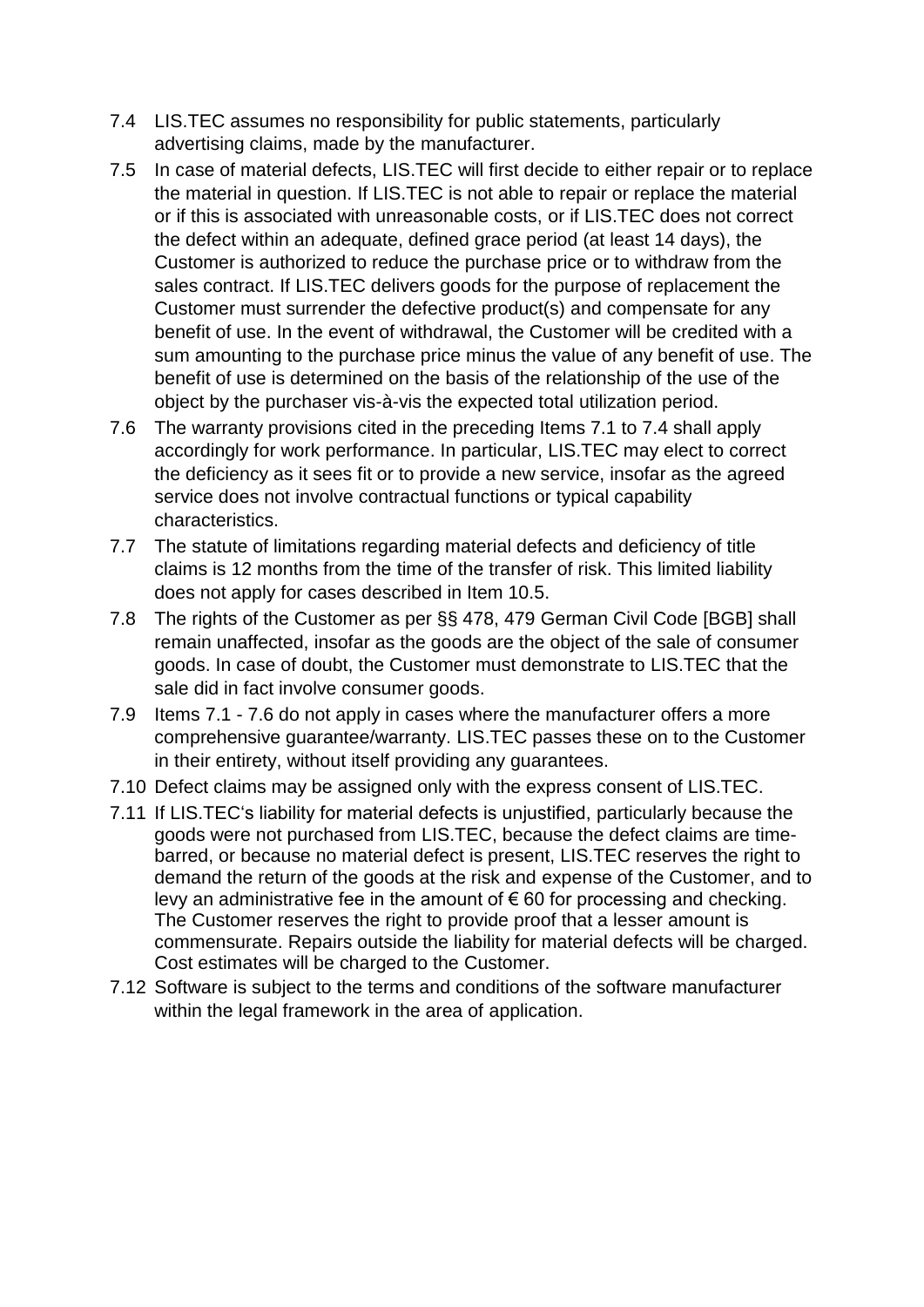# 8 Business Projects (manufacturer-supported end customer business)

- 8.1 In the performance of business projects, LIS.TEC may subject to the approval of the pertinent manufacturer and delivery to the named end customer - grant offers or prices at special conditions.
- 8.2 The Customer undertakes vis-à-vis LIS.TEC to comply with the conditions of the relevant manufacturer, particularly by retaining all end customer documents such as delivery notes and invoices (irrelevant data may be concealed) retroactively for a period of 12 months, to produce them if so requested by LIS.TEC or by the manufacturer, to deliver to an admissible end customer only, and not to charge more than the recommended retail price.
- 8.3 In case the manufacturer refuses approval or if the manufacturer's conditions are contravened – irrespective of the right to assert other claims – LIS.TEC reserves the right to charge the Customer for the difference between the special promised price and the regular purchase price of the goods.

## 9 Industrial Property Rights / Copyright

- 9.1 All software products are subject to the relevant licensing terms of the manufacturer with respect to their use. The Customer is obliged to comply with these licensing terms and to instruct its buyers accordingly. Any breach of contract by a buyer must be reported immediately to LIS.TEC.
- 9.2 LIS.TEC shall assume no responsibility for delivered products in cases involving industrial property rights or copyright laws infringements by third parties. The Customer must inform LIS.TEC immediately of any claims made against the Customer for this reason.
- 9.3 The Customer is prohibited from removing, altering or in any way disguising any references on the product with respect to trademark, brand or other property rights. The Customer must obtain approval from LIS.TEC before translating any of the provided documentation material for commercial purposes.
- 9.4 Insofar as the delivered products are manufactured according to the Customer's design or instructions, the Customer must release LIS.TEC from the assertion of any claims, which might be made by third parties due to infringements of industrial property rights and copyrights.
- 9.5 The Customer is not authorized to alter or to copy software (except for back-up copies), to adapt it for use on incompatible hardware, or to adapt it in any other way.
- 9.6 Software rental contracts require previous written consent from LIS.TEC. Software lease contracts may only be concluded in the context of the conditions imposed by the pertinent manufacturers and/or in compliance with legal stipulations.

# 10 Liability

10.1 As regards damages for which LIS.TEC is responsible, LIS.TEC shall assume liability in accordance with the statutory requirements unless otherwise stipulated below.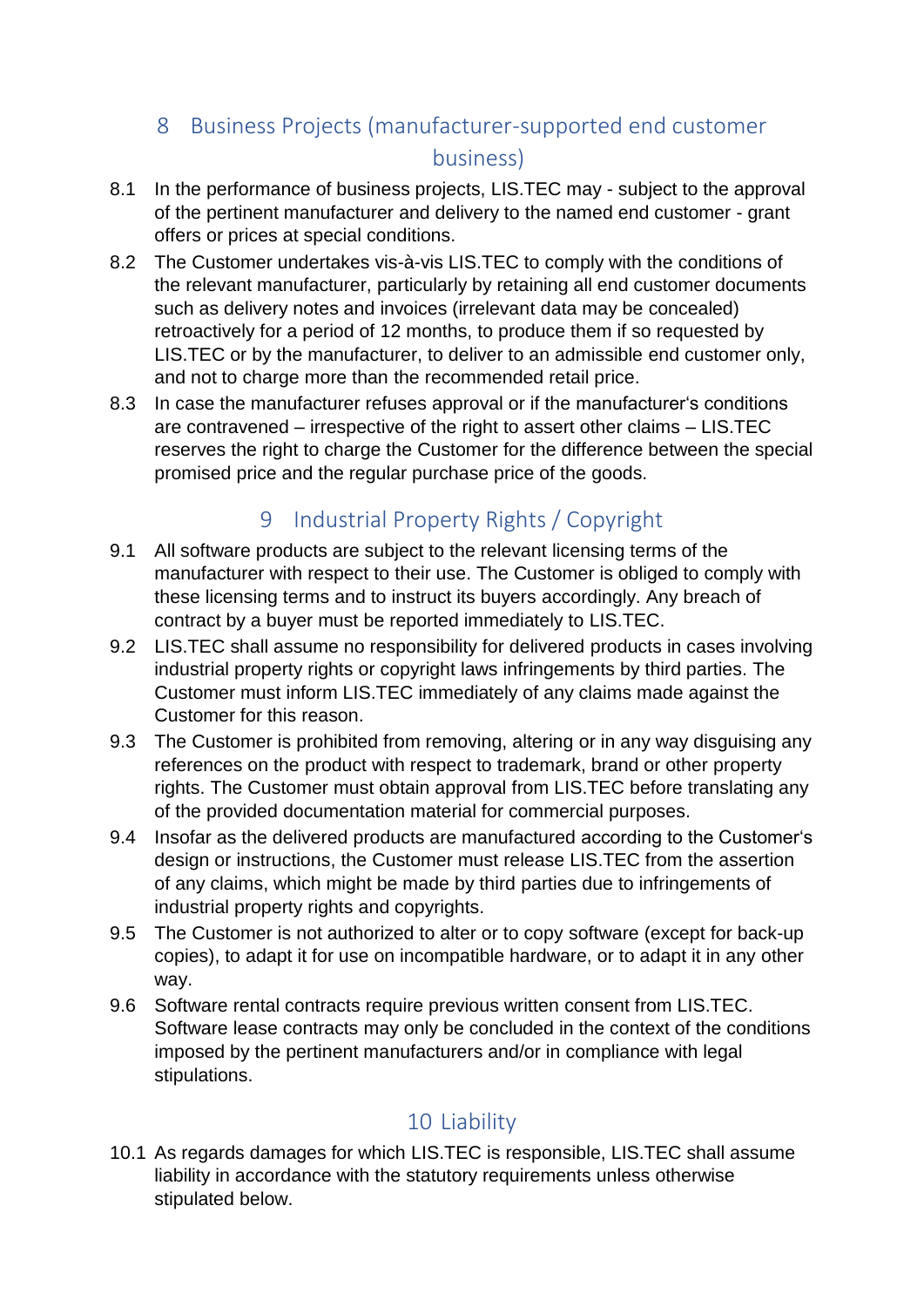- 10.2 LIS.TEC does not assume liability for damages that do not involve the delivered products themselves; in particular LIS.TEC assumes no responsibility for the loss of data and resultant damages, loss of profit or any other financial losses (indirect damages and consequential damages) that accrue to the Customer.
- 10.3 In case of material damage and other damage, LIS.TEC's obligation to pay compensation for damages for which it assumes liability is limited to the sum insured in the context of public and product liability insurance policies taken out by LIS.TEC (1.000.000 [one million] Euro).
- 10.4 If LIS.TEC's liability is excluded or limited, this shall also apply to the personal liability of its employees, salaried workers, associates, representatives and vicarious agents.
- 10.5 The exemption from liability cited in the previous items 10.1 to 10.4 does not apply,
	- if claims are made as per the Product Liability Act or the impossibility of performance is attributable to LIS.TEC;
	- in case of guarantees granted by LIS.TEC;
	- in case of personal injury due to a breach of duty within the sphere of responsibility of LIS.TEC, its legal representatives or of its vicarious agents;
	- if intentional or gross negligence on the part of LIS.TEC is the cause of damage, or if LIS.TEC is in contravention of its contractual obligations (obligations that must be fulfilled in order to properly execute the contract, and the observance of which the contractual partner relies on, and may rely on regularly). In case of a breach of an essential contractual obligation, LIS.TEC's liability is in any event limited to compensation for foreseeable, typically occurring damages.

#### 11 Export

All products, spares, technical data, software and documentation may be subject to export and import laws, rules and regulations including but not limited to those of the Federal Republic of Germany, the European Union, the United States of America and the country of import. In the event customer exports the Product outside the Federal Republic of Germany, customer shall comply with all applicable export and import rules and regulations and obtain all applicable licenses..